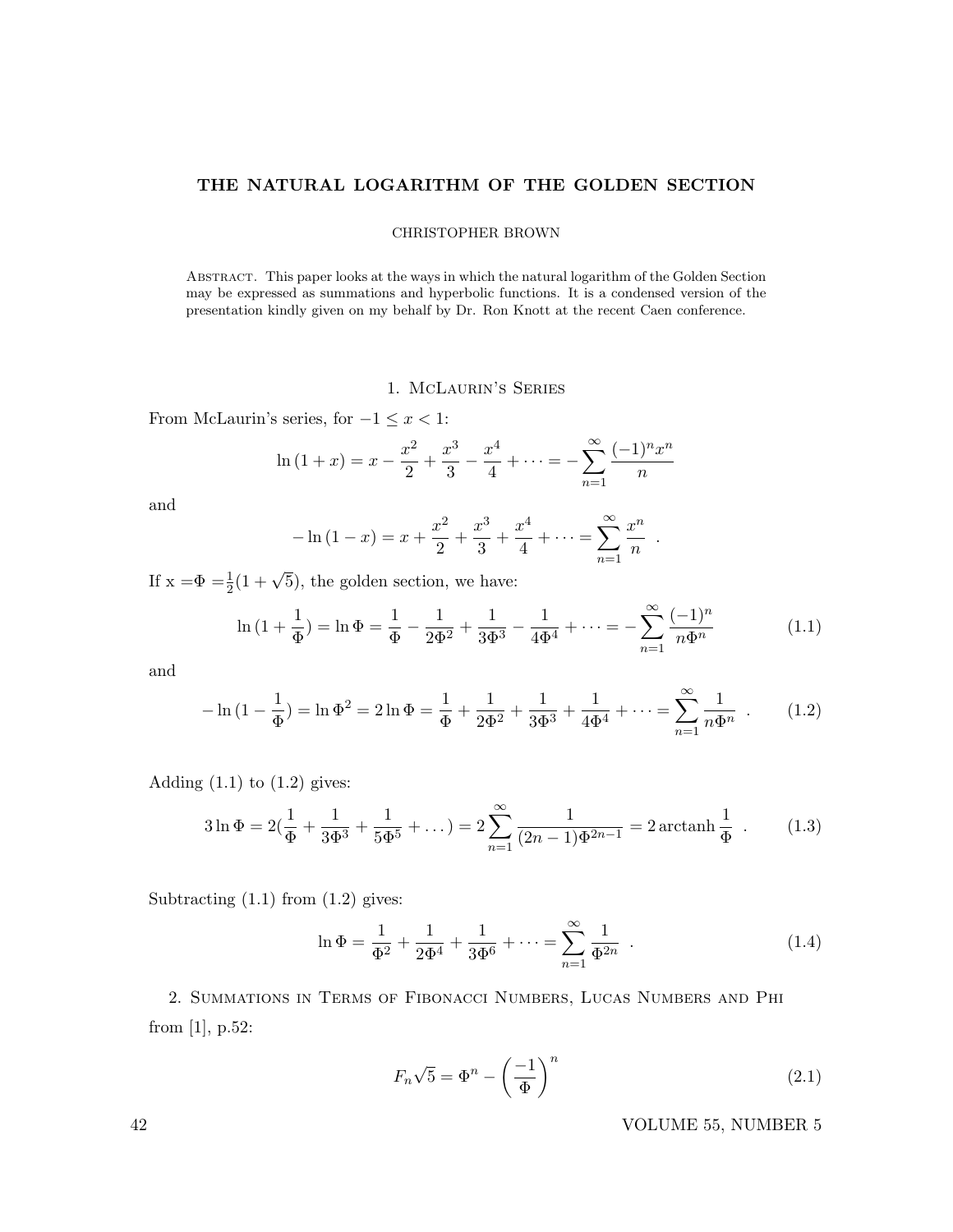$$
L_n = \Phi^n + \left(\frac{-1}{\Phi}\right)^n \tag{2.2}
$$

$$
\Phi^n = F_n \Phi + F_{n-1} \tag{2.3}
$$

Combining  $(2.1)$  and  $(2.2)$  gives:

$$
\frac{F_n\sqrt{5}-L_n}{2} = -\left(\frac{-1}{\Phi}\right)^n \tag{2.4}
$$

Substituting  $(2.4)$  into  $(1.1)$ , we have:

$$
\ln \Phi = \sum_{n=1}^{\infty} \frac{F_n \sqrt{5} - L_n}{2n} . \tag{2.5}
$$

.

.

Substituting  $(2.2)$  into  $(1.2)$ , we have:

$$
\ln \Phi = \sum_{n=1}^{\infty} \frac{\Phi^n - L_n}{n}
$$

Using (2.3) gives:

$$
\ln \Phi = \sum_{n=1}^{\infty} \frac{F_n \Phi + F_{n-1} - L_n}{n}
$$

From [1], p.24:

$$
L_n = F_{n-1} + F_{n+1}
$$

So

$$
\ln \Phi = \sum_{n=1}^{\infty} \frac{F_n \Phi + F_{n+1} - (F_{n-1} + F_{n+1})}{n}
$$

or

$$
\ln \Phi = \sum_{n=1}^{\infty} \frac{F_n \Phi - F_{n+1}}{n} . \tag{2.6}
$$

# 3. Hyperbolic Functions

These are closely related to Fibonacci series and the natural log of phi.

(i) Let  $g = \ln \Phi$ 

From (1.3):

$$
\tanh\left(\frac{3g}{2}\right) = \frac{1}{\Phi} \tag{3.1}
$$

giving:

$$
\cosh\left(\frac{3g}{2}\right) = \sqrt{\Phi} \tag{3.2}
$$

and:

$$
\sinh\left(\frac{3g}{2}\right) = \frac{1}{\sqrt{\Phi}} \tag{3.3}
$$

DECEMBER 2017 43